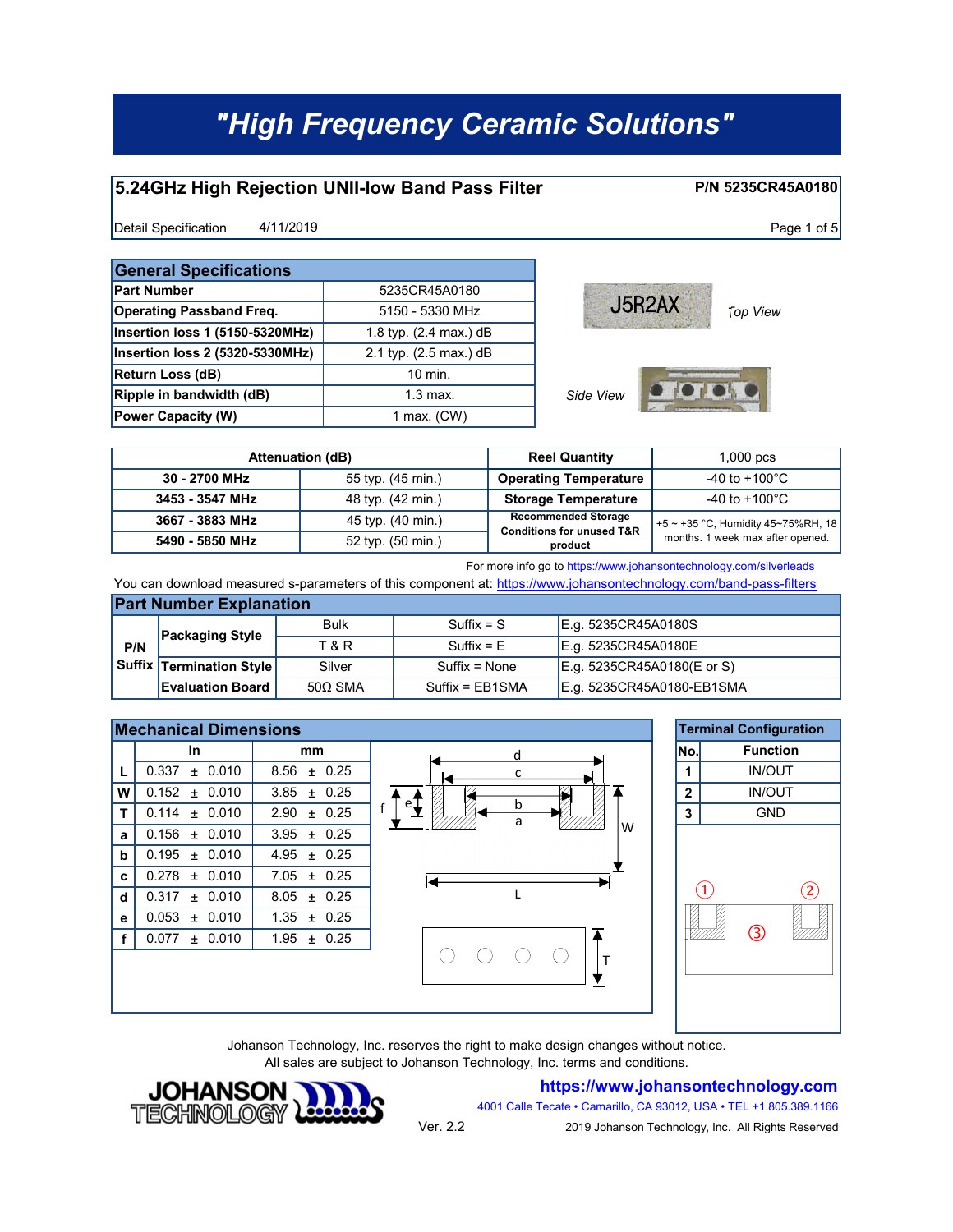### **5.24GHz High Rejection UNII-low Band Pass Filter**

**P/N 5235CR45A0180**

Detail Specification:  $4/11/2019$  Page 2 of 5 4/11/2019



### **Measurement Schematic** Port 1 | Network | Port 2 Analyzer  $(50\Omega)$  | Analyzer |  $(50\Omega)$ **GND**

Port 1: Filter IN/OUT Port 2: Filter IN/OUT

Johanson Technology, Inc. reserves the right to make design changes without notice. All sales are subject to Johanson Technology, Inc. terms and conditions.



I/O I<del>III III II</del>I I/O

**https://www.johansontechnology.com**

4001 Calle Tecate • Camarillo, CA 93012, USA • TEL +1.805.389.1166

Ver. 2.2

2019 Johanson Technology, Inc. All Rights Reserved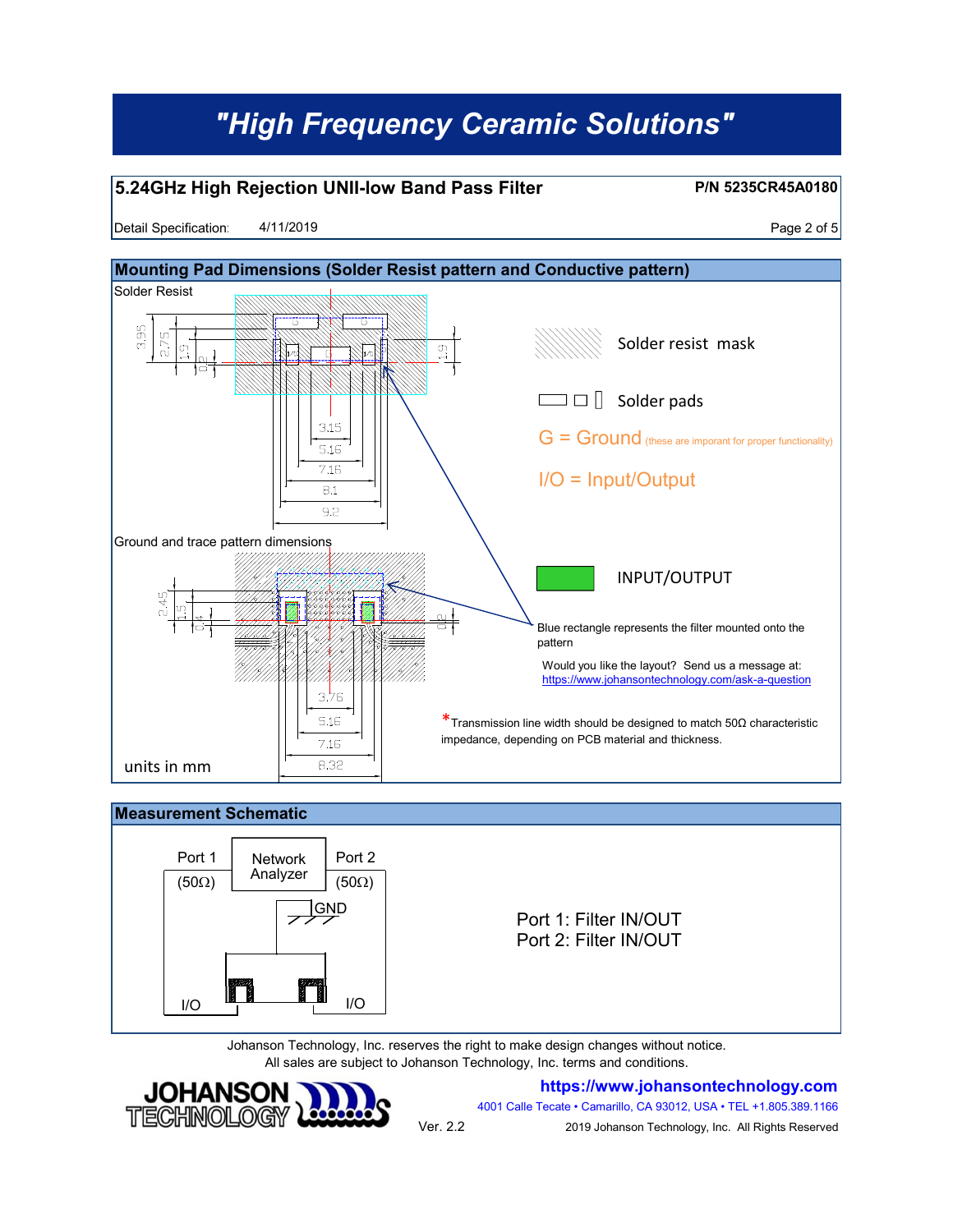#### **5.24GHz High Rejection UNII-low Band Pass Filter**

Detail Specification:  $4/11/2019$  Page 3 of 5 4/11/2019

**JOHANSON** TECHNOLOGY

**P/N 5235CR45A0180**



Johanson Technology, Inc. reserves the right to make design changes without notice. All sales are subject to Johanson Technology, Inc. terms and conditions.



4001 Calle Tecate • Camarillo, CA 93012, USA • TEL +1.805.389.1166

Ver. 2.2

2019 Johanson Technology, Inc. All Rights Reserved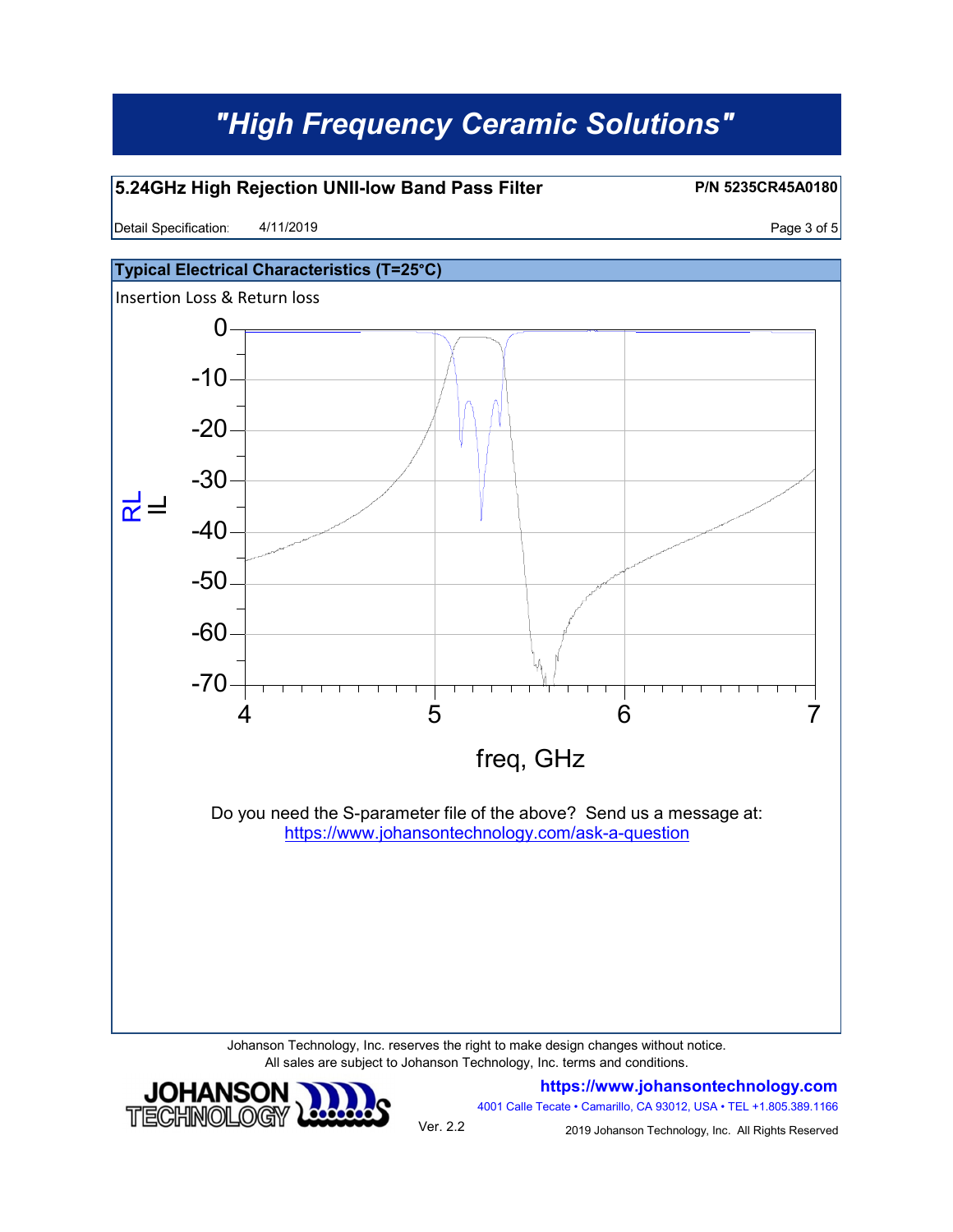### **5.24GHz High Rejection UNII-low Band Pass Filter**

Detail Specification:  $4/11/2019$ 4/11/2019

**P/N 5235CR45A0180**

**Recommended Reflow Soldering Profile**  $T_p$ ∬  $-T_c - 5$ °C Max. Ramp Up Rate = 3°C/s<br>Max. Ramp Down Rate = 6°C/s Temperature  $T_{L}$ t,  $T_{\rm smax}$ **Preheat Area**  $T_{\sf{smin}}$ ts 25 Time 25°C to Peak Time  $\Longrightarrow$ Pb-Free Assembly Profile features Phase (SnAgCu) 150℃ Temperature min(Tsmin) Preheat -Temperature max(Tsmax) 200°C Time(ts) from (Tsmin to Tsmax) 60-120 seconds Ramp-up Avg. Ramp-up rate(Tsmax to TP) 3°C/second(max) 217°C Temperature(TL) Reflow -Total time above TL(tL) 30-100 seconds -Temperature(TP) 260℃ Peak -Time(tp) 3 second Ramp-down Rate 6°C/second max. Time from 25°C to peak temperature 8 minutes max. Composition of solder paste 96.5Sn/3Ag/0.5Cu

> Johanson Technology, Inc. reserves the right to make design changes without notice. All sales are subject to Johanson Technology, Inc. terms and conditions.



**https://www.johansontechnology.com**

4001 Calle Tecate • Camarillo, CA 93012, USA • TEL +1.805.389.1166